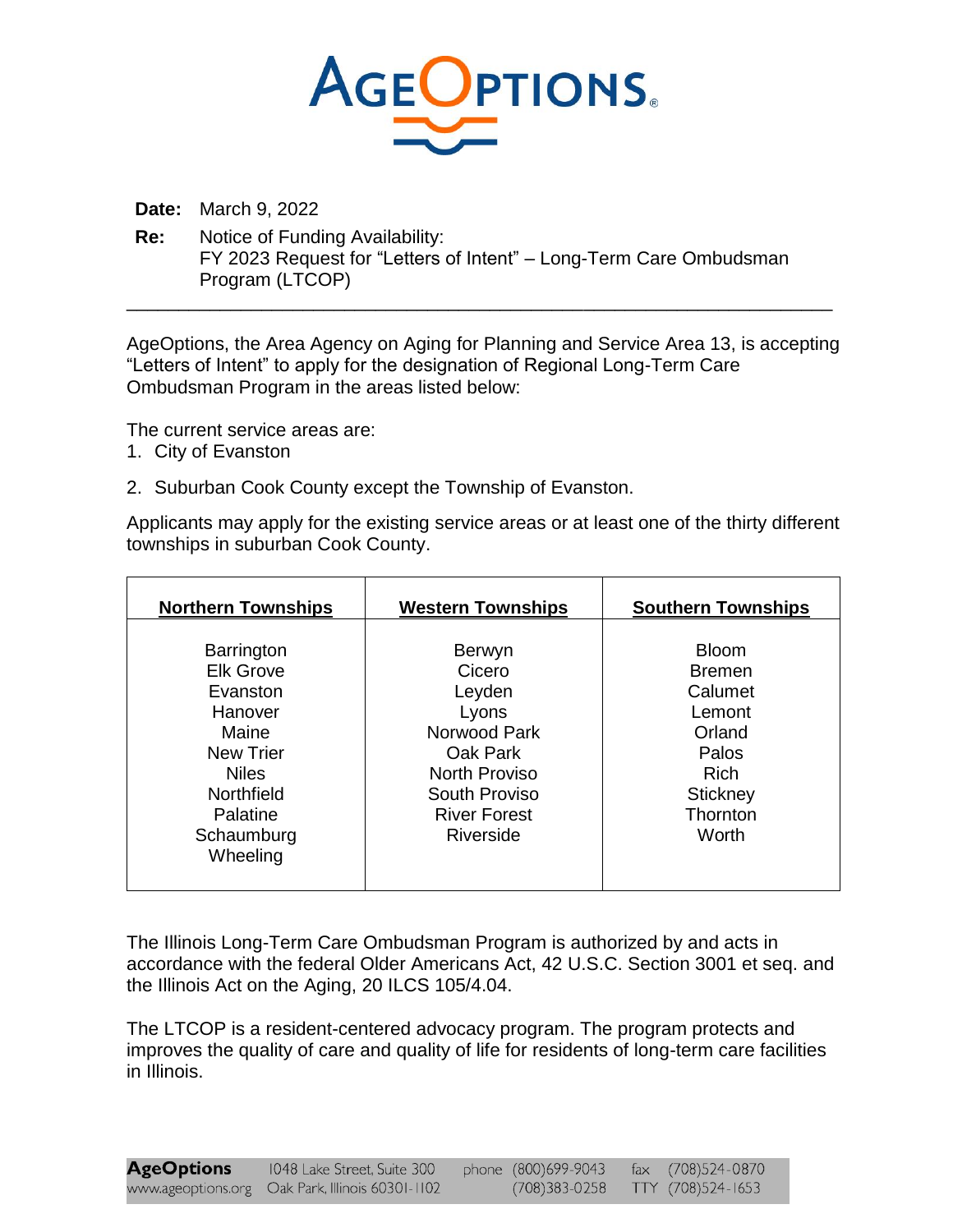Notice of Funding Availability March 9, 2022 Page 2 of 3

The service components are: investigative services; regular presence in long-term care facilities; issue advocacy; consultation and community education; and resident and family council support.

| <b>PSA 13</b>                    | <b>Suburban Cook (except</b><br>Evanston) | <b>City of Evanston</b> |
|----------------------------------|-------------------------------------------|-------------------------|
| <b>Number of Facilities</b>      | 246                                       | 16                      |
| Number of Beds                   | 29,760                                    | 1,848                   |
|                                  |                                           |                         |
| <b>Benchmark Numbers</b>         |                                           |                         |
| <b>Regular Presence Visits</b>   | 246                                       | 16                      |
| Consultations                    | 4,018                                     | 249                     |
| <b>Closed Cases</b>              | 1280                                      | 79                      |
| <b>Resident Council Meetings</b> | 104                                       | 9                       |
| <b>Community Education</b>       | 26                                        | 14                      |
| <b>Facility Staff In-Service</b> | 12                                        |                         |

"Letters of intent" are due for submission to AgeOptions via email to [Jamie.farrell@ageoptions.org](mailto:Jamie.farrell@ageoptions.org) on or before close of business on *March 18, 2022 at 5:00 pm CT.* Please use the subject heading: "Letter of Intent – Long-Term Care Ombudsman." The Area Agency on Aging will not respond to any "letter of intent" which is received after the deadline.

More information is available at: [https://www.ageoptions.org/about-ageoptions/for](https://www.ageoptions.org/about-ageoptions/for-funded-agencies-and-partners/)[funded-agencies-and-partners/](https://www.ageoptions.org/about-ageoptions/for-funded-agencies-and-partners/)

The Area Agency will forward a proposal package to each agency which submits a timely "letter of intent". However, submission of a "letter of intent" and receipt of a proposal package does not obligate an agency to continue participation in the designation process.

AgeOptions will be holding a technical assistance session via Zoom on March 15, 2022 at 3:00pm CT. Registration for the TA session is required. Please [click here](https://us06web.zoom.us/meeting/register/tZwkf-irqzMsHd1SPTdx2r94GVHMikpu5ouV) to register in advance.

## **Non-Discrimination Statement**

AgeOptions does not discriminate in admission to program or treatment of employment in programs or activities in compliance with the Illinois Human Rights Act; Section 504 of the Rehabilitation Act; The Age Discrimination Act; the Age Discrimination in Employment Act; and the U.S. and Illinois Constitution. If you feel you have been discriminated against, you have the right to file a complaint with the Illinois Department on Aging. For information, call 1-800-252-8966 (voice and TDD)